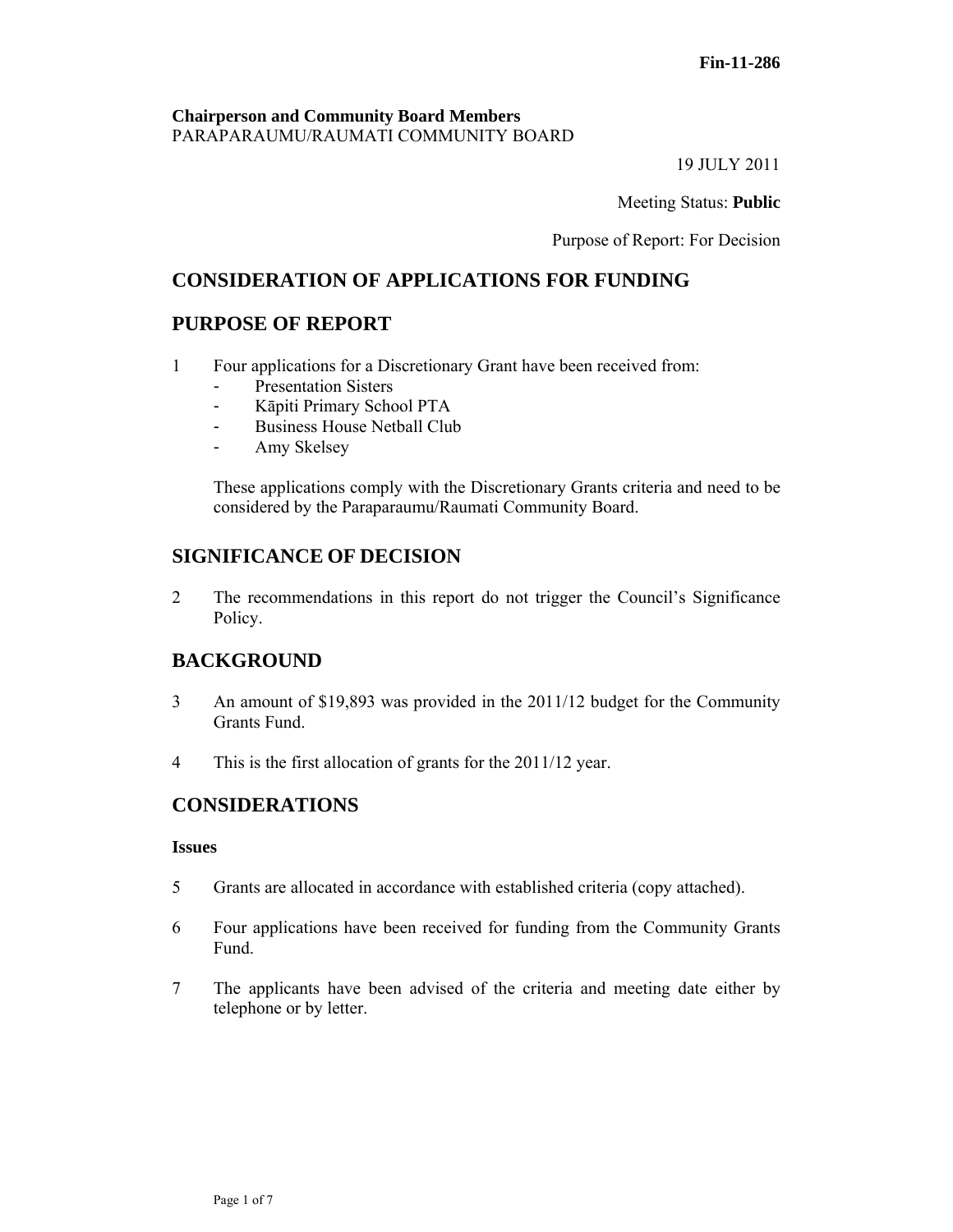#### **Applications from the Community Grant Fund**

#### Presentation Sisters

8 Tony Bevin, on behalf of the Presentation Sisters, has applied for a grant of \$500 to assist with the cost of Council's hall rental charge and a contribution towards the overnight security prior to the Gala.

This application can be considered under Eligible Purposes 2; *Special project or activity.* 

#### Kāpiti Primary School PTA

9 Sarah Church (Chairperson), on behalf of Kapiti Primary School PTA, has applied for a grant of \$500 to assist with the cost of building a new Junior Sandpit and shadesail in the school playground.

This application can be considered under Eligible Purposes 2; *Special project or activity.* 

#### Business House Netball Club

10 Falyn Edlin (President) on behalf of the Business House Netball Club has applied for funds to purchase six game quality netballs – one for each team.

This application can be considered under Eligible Purposes 2; *Special project or activity.* 

Amy Skelsey

11 Amy Skelsey has applied for funds to assist with the costs of her attending an Outward Bound course in December 2011.

This application can be considered under Eligible Purposes 2; *Special project or activity.* 

### **Financial Considerations**

- 12 An amount of \$19,893 was provided in the 2011/12 budget for the Community Grants Fund.
- 13 This is the first allocation of grants for the 2011/12 year.
- 14 If all grants for the 19 July 2011 meeting are approved at the maximum level applied for, then a total of \$1,912.94 would be granted. The balance of the fund would then be \$17,980.06.
- 15 The Board is able to consider how it wants the balance of funds allocated.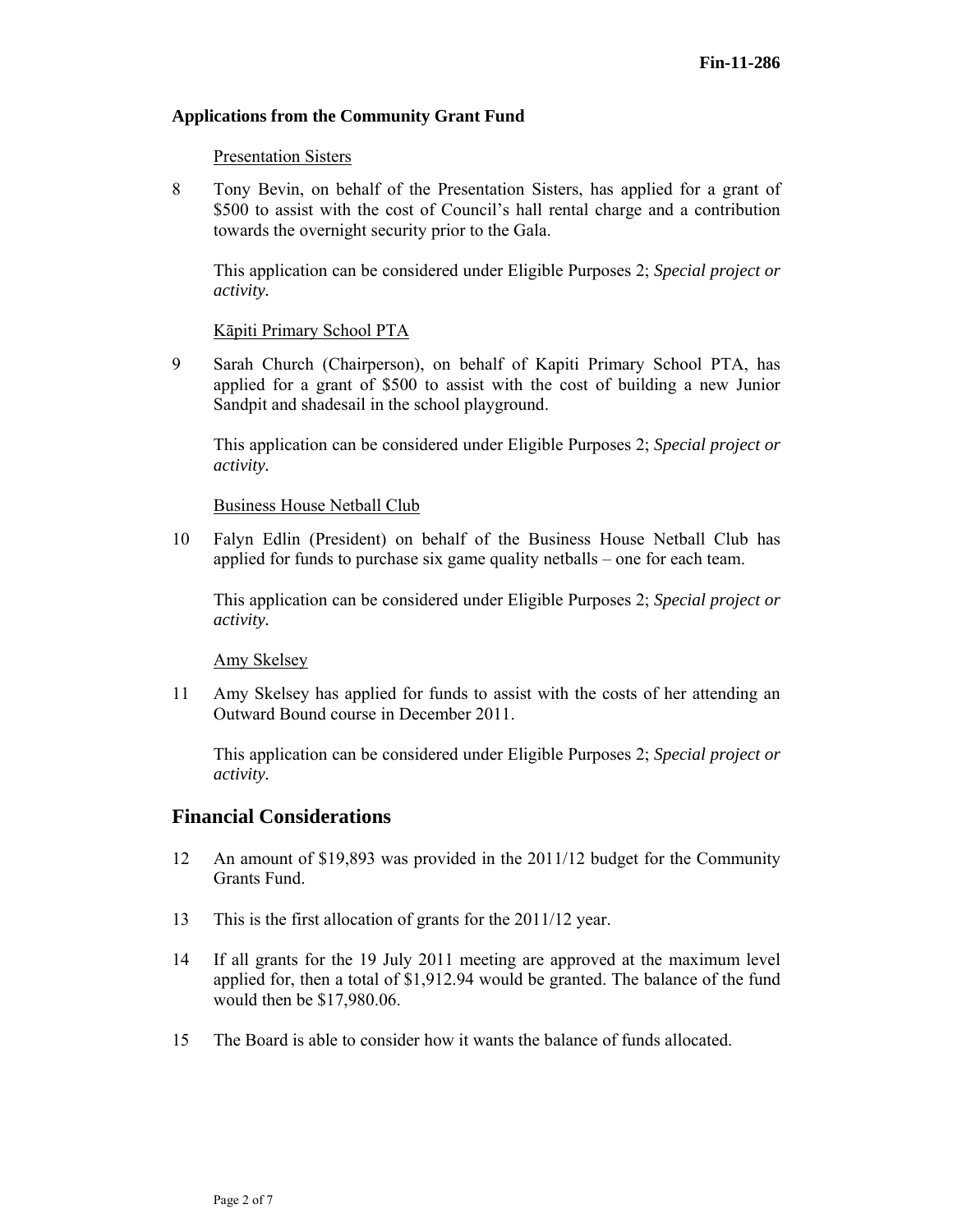16 The following list shows all the grants made from the Paraparaumu/Raumati Community Board Grants Fund in the 2010/11 financial year, for the Board's information:

| Date          | Recipient                                              | Amount | Purpose of Grant                                                                                                                                                                                                   | Report<br>Back                |
|---------------|--------------------------------------------------------|--------|--------------------------------------------------------------------------------------------------------------------------------------------------------------------------------------------------------------------|-------------------------------|
| $2 - 8 - 10$  | Kāpiti College Global<br>World Challenge<br>Expedition | \$500  | To assist with the costs of eight students<br>travelling to India in December 2010 with<br>the Global World Challenge Expedition.                                                                                  | Received                      |
| $2 - 8 - 10$  | Tayla Reti                                             | \$500  | To assist with the costs of travel to/from<br>Otaki to train for the New Zealand Under<br>19 Girls team for touch rugby and also<br>towards expenses if selected to attend the<br>tournament in Australia in 2011. | Received                      |
| $2 - 8 - 10$  | Camilla Andersen                                       | \$500  | To assist with the costs of her attending the<br>University of Washington on a full<br>scholarship and an opportunity to make the<br>NZ Elite Rowing Squad at the 2016<br>Olympic Games.                           | Received                      |
| $2 - 8 - 10$  | Kāpiti College Girls<br>Barbershop Chorus              | \$500  | To assist with funding towards<br>accommodation and travel costs for their<br>competing in the National Secondary<br>School Barbershop Competition in<br>Hamilton on 12 August 2010.                               | Received                      |
| $2 - 8 - 10$  | Raumati South School                                   | \$500  | To assist with the costs of continuing a<br>revegetation project at Raumati South<br>School, in partnership with Kāpiti-Mana<br>Forest and Bird.                                                                   | Received                      |
| $2 - 8 - 10$  | Gavin Rolton                                           | \$500  | To assist with the costs of his participation<br>in the 2010 Wheelchair Rugby World<br>Championships in Vancouver, Canada in<br>September.                                                                         | Sent<br>Letter<br>1/4/11      |
| $2 - 8 - 10$  | Nathan Millar                                          | \$500  | To assist with the costs of hiring an<br>Adaptive Snowsports Instructor in order to<br>snowboard for a day on the mountain.                                                                                        | Received                      |
| $13 - 9 - 10$ | Presentation Sisters'<br>Gala                          | \$500  | To assist with the costs of hiring the<br>Paraparaumu Community Hall for the<br>Presentation Sisters' Gala on 25 September<br>2010 and also towards the cost of overnight<br>security prior to the event.          | Received                      |
| $13 - 9 - 10$ | Parkinsonism Society<br>Kāpiti/Horowhenua<br>Inc.      | \$500  | To assist with the costs of increasing the<br>hours of the Field Officer to provide a<br>better service for the people in the<br>community with Parkinsons disease.                                                | Received                      |
| $13 - 9 - 10$ | Kāpiti Coast Quilters                                  | \$500  | To assist with the costs of holding an<br>Exhibition in October 2011 to coincide<br>with the Rugby World Cup 2011 to<br>showcase the talents of the guild to the<br>Greater Wellington community.                  | Letter due<br>October<br>2011 |
| $13 - 9 - 10$ | Kāpiti Petanque Inc.                                   | \$500  | To assist with the costs of hosting a<br>National Tournament in Paraparaumu in<br>January 2011.                                                                                                                    | Received                      |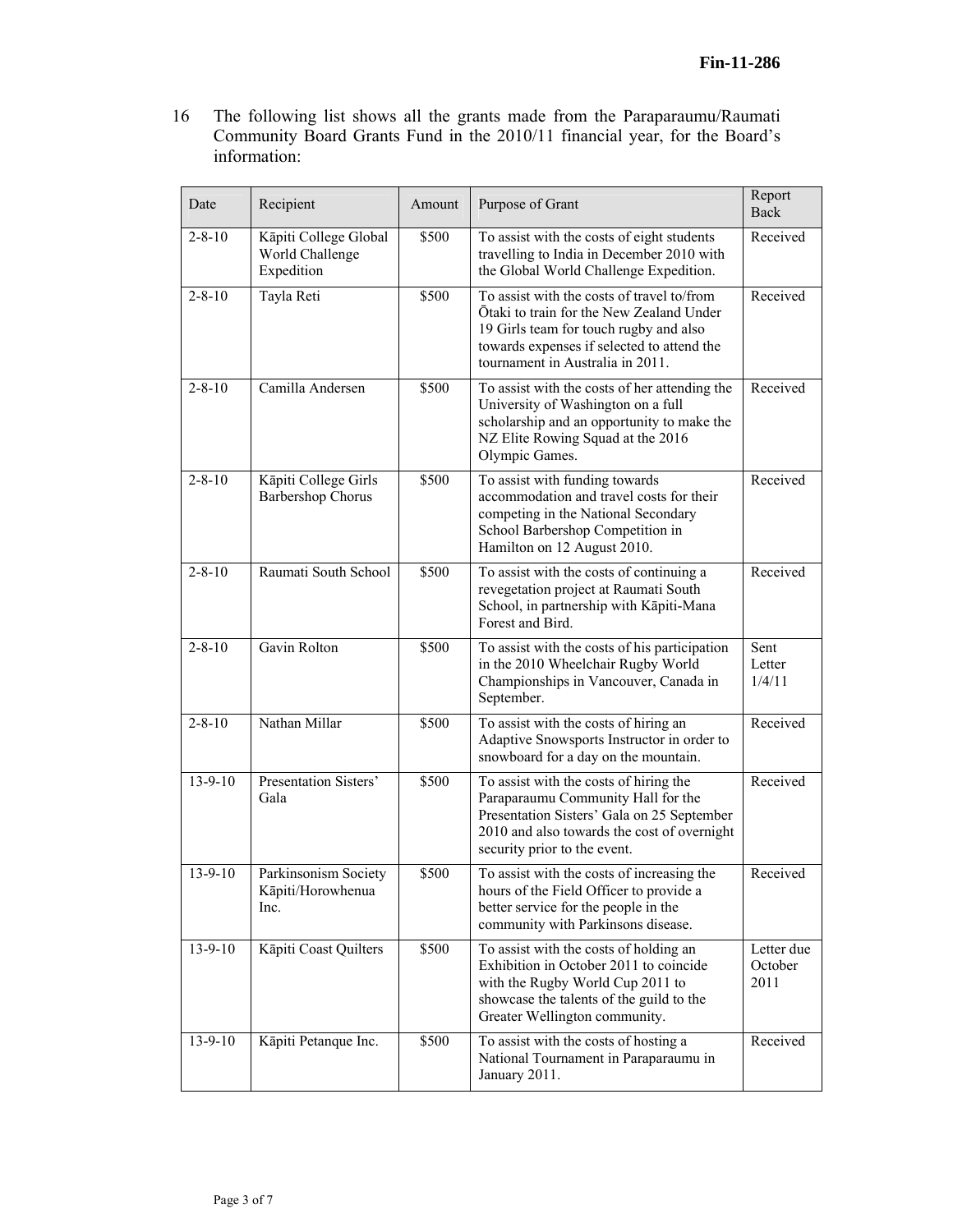| Date           | Recipient                             | Amount | Purpose of Grant                                                                                                                                                                                  | Report<br><b>Back</b> |
|----------------|---------------------------------------|--------|---------------------------------------------------------------------------------------------------------------------------------------------------------------------------------------------------|-----------------------|
| $23 - 11 - 10$ | Peter Pan Playgroup                   | \$500  | To assist with the costs of toys and art<br>supplies                                                                                                                                              | Received              |
| $14 - 12 - 10$ | Mums Helping Mums                     | \$500  | To assist with the costs for food parcels<br>and children's gifts                                                                                                                                 | Received              |
| $14 - 12 - 10$ | Te Whakaminenga O<br>Kapiti           | \$500  | To assist with the costs associated with<br>supporting the planning and<br>implementation of Waitangi Day 2011                                                                                    | Received              |
| $14 - 12 - 10$ | Mitchell Craig                        | \$500  | To assist with travel expenses, training<br>camps, training fees and equipment for<br>attendance to the New Zealand Junior<br>Taekwondo Team World Champs                                         | Received              |
| $14 - 12 - 10$ | Kapiti Women's<br>Triathlon           | \$500  | To help with the costs for the running of<br>the 12011 Kapiti Women's and Girls'<br>Triathlon and Duathlon                                                                                        | Received              |
| $14 - 12 - 10$ | Trish McQueen                         | \$500  | To assist with supporting her goal in<br>achieving a life-long dream of doing a<br>triathlon.                                                                                                     | Received              |
| $1 - 2 - 11$   | Kāpiti Youth Council                  | \$500  | To assist with the cost of running youth<br>activities at the YouthFest 2011.                                                                                                                     | Received              |
| $15 - 3 - 11$  | Parish Dalrymple-<br>Mortleman        | \$500  | To assist with costs of travel,<br>accommodation and training preparation to<br>enable her to be part of the New Zealand<br>Squash Under 15s.                                                     | Received              |
| $15 - 3 - 11$  | Christine Davidson                    | \$500  | To assist with taking 3 students on a group<br>trip to enhance their learning in a practical<br>way.                                                                                              |                       |
| $15 - 3 - 11$  | Hearing in Kāpiti<br>Trust            | \$500  | To support children's learning on the<br>Kapiti Coast by providing schools with<br>Oticon FrontRow ToGo systems.                                                                                  |                       |
| $15 - 3 - 11$  | Kāpiti Community<br>Patrol            | \$500  | To help towards the cost of sending two<br>members to the CPNZ National Training<br>Seminar at Dunedin in June 2011                                                                               |                       |
| $15 - 3 - 11$  | Lynley Bolland                        | \$500  | To help 16 Kāpiti College Students travel<br>to France on a cultural/educational trip to<br>expand their knowledge and gain greater<br>competency in speaking the French<br>language.             |                       |
| $19-4-11$      | The Mukume Taiko<br>Drummers          | \$500  | To assist with the cost of purchasing their<br>own Taiko drums                                                                                                                                    |                       |
| $19-4-11$      | Shaan & Tyaan Singh                   | \$500  | To assist towards the costs of compiling a<br>CD which will be used towards fundraising<br>for their cost of travel to Sydney to take<br>part in an audition to be part of the Youth<br>Jazz Band |                       |
| $19-4-11$      | Kāpiti International<br>Women's Group | \$500  | To assist with funding to cover donations<br>for use of a Hall and its facilities, a crèche<br>worker and toys and craft items for the<br>crèche.                                                 |                       |
| $7 - 6 - 11$   | Friends of Kāpiti<br>Libraries        | \$500  | To assist towards the cost of funding their<br>Friends Literary Festival 2011 in August                                                                                                           |                       |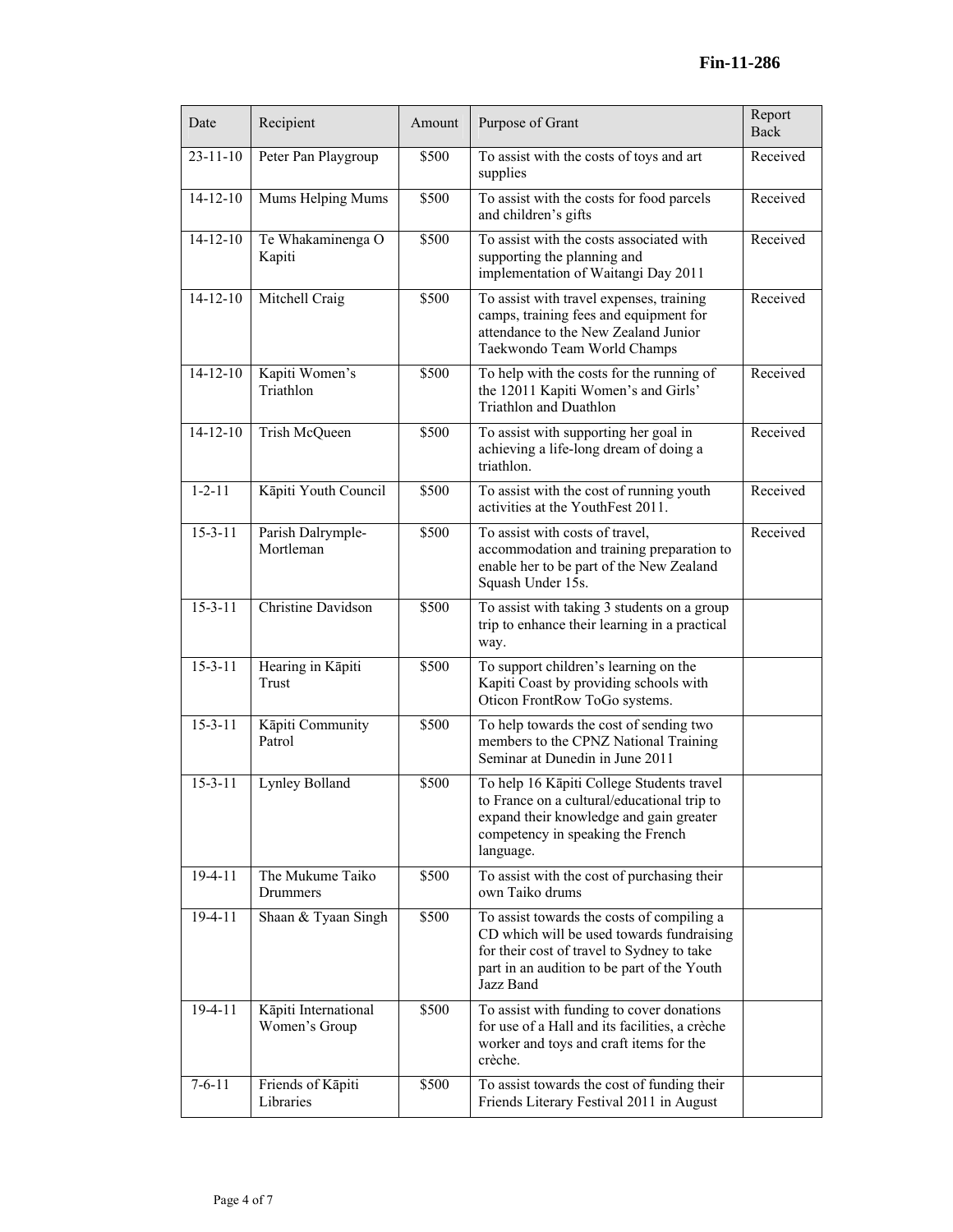| Date         | Recipient                                    | Amount | Purpose of Grant                                                                                                                                                             | Report<br><b>Back</b> |  |  |  |
|--------------|----------------------------------------------|--------|------------------------------------------------------------------------------------------------------------------------------------------------------------------------------|-----------------------|--|--|--|
| $7-6-11$     | Loved 4 Life                                 | \$500  | To assist with the cost of providing 'loved'<br>quilts and a meal for families after a new<br>baby is born                                                                   |                       |  |  |  |
| $7 - 6 - 11$ | <b>Coasters Musical</b><br>Theatre Inc.      | \$500  | To assist with the cost of hosting a one day<br>Musical Theatre Workshop                                                                                                     |                       |  |  |  |
| $7 - 6 - 11$ | Paraparaumu<br>Playcentre                    | \$500  | To help towards the cost of a building<br>consent for the new Playcentre building                                                                                            |                       |  |  |  |
| $7-6-11$     | Matariki O Kāpiti<br>Organising<br>Committee | \$500  | To assist with costs for their Matariki<br>Festival in June at Raumati South                                                                                                 |                       |  |  |  |
| $7-6-11$     | Kāpiti Parents Centre                        | \$500  | To assist with the cost of travel and<br>accommodation for two committee<br>members to travel to Auckland in October<br>2011 to attend the Parents' Centre NZ<br>Symposium   |                       |  |  |  |
| $7 - 6 - 11$ | Kāpiti<br>Neighbourhood<br>Support           | \$500  | To assist with the cost of printing 2,000<br>pamphlets advertising Neighbourhood<br>Support in Kapiti                                                                        |                       |  |  |  |
| $7 - 6 - 11$ | Kāpiti Kids<br>Motivation Trust              | \$500  | To assist with the cost of bringing sporting<br>and cultural personalities to visit schools<br>around Kāpiti to help inspire, motivate and<br>encourage children of all ages |                       |  |  |  |
| $7 - 6 - 11$ | Kāpiti Ballet Society                        | \$500  | To assist with costs for the 26 <sup>th</sup> Annual<br>Dance Festival 'Dance Kāpiti' in June<br>2011                                                                        |                       |  |  |  |
| $7 - 6 - 11$ | James Trevena-<br><b>Brown</b>               | \$500  | To assist with costs to take part in the<br>World Championships in June in<br>Czechoslovakia                                                                                 |                       |  |  |  |
| $7-6-11$     | Mums Helping Mums                            | \$372  | Unallocated funds - to assist with costs<br>towards their Christmas Appeal 2011 and<br>families in need                                                                      |                       |  |  |  |
| $7 - 6 - 11$ | <b>Christine Davidson</b>                    | \$372  | Unallocated funds - to help reimburse<br>some of the costs for travel on the very<br>successful group trip                                                                   |                       |  |  |  |
| $7 - 6 - 11$ | Hearing in Kāpiti<br>Trust                   | \$674  | Unallocated funds $-$ to help towards the<br>cost of an Oticon FrontRow ToGo System<br>for a local school                                                                    |                       |  |  |  |
|              | <b>Total:</b><br>\$19,418                    |        |                                                                                                                                                                              |                       |  |  |  |

# **Delegations**

17 The Paraparaumu/Raumati Community Board has delegated authority to consider this issue.

Reference Part D.7 of the Governance Structure which reads: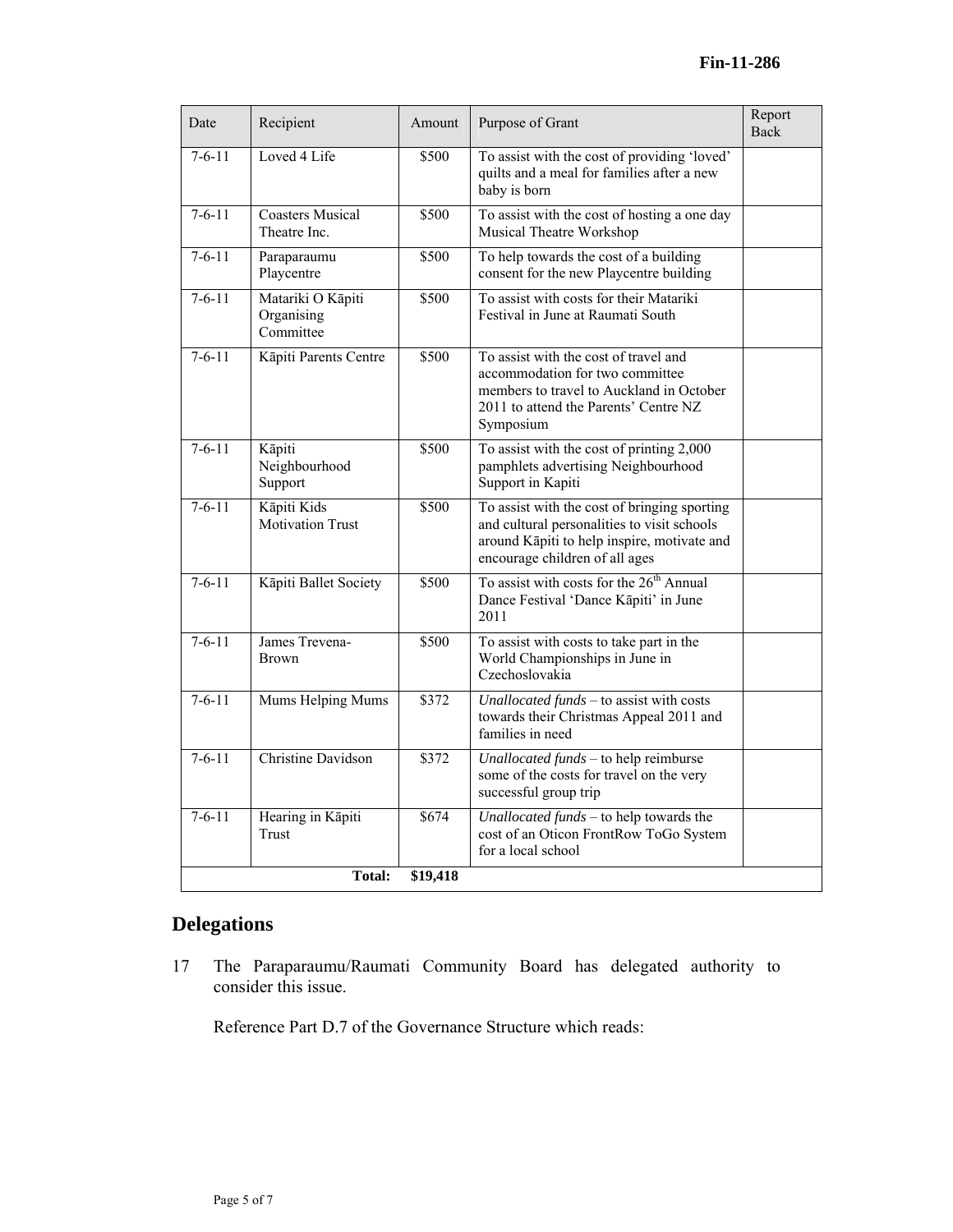#### *Community Grants*

*7.4 The Paraparaumu/Raumati Community Board has the authority to approve criteria for the allocation of community-based grant funds as approved through the Annual Plan process or the Long Term Council Community Plan (LTCCP) process.* 

*Authority to consider and approve the allocation of community-based grant funds as deemed appropriate under agreed criteria of both existing schemes and any granting schemes that may be approved through the Annual Plan process or the Long Term Council Community (LTCCP) process.* 

# **RECOMMENDATIONS**

- 18 That the Paraparaumu/Raumati Community Board grants the Presentation Sisters \$............ to assist with the costs of hiring the Paraparaumu Community Hall for the Presentation Sisters' Gala on 25 September 2010 and also towards the cost of overnight security prior to the event.
- 19 That the Paraparaumu/Raumati Community Board grants Kāpiti Primary School PTA \$............. to assist with the cost of building a new Junior Sandpit and shadesail in the school playground
- 20 That the Paraparaumu/Raumati Community Board grants the Business House Netball Club \$................to assist with the purchase of six game quality netballs for teams competing in the Netball Kāpiti Competition.
- 21 That the Paraparaumu/Raumati Community Board grants Amy Skelsey \$......... to assist with the costs of her attending an Outward Bound course in December 2011.

**Report prepared by:** Approved for submission by:

**Tracey Ferry Bernie Goedhart** 

**Executive Secretary, Corporate Services** 

**Group Manager, Corporate Services** 

#### **Attachments:**

- **Community Fund Grants Criteria**
- **Grant Applications from:** 
	- Presentation Sisters